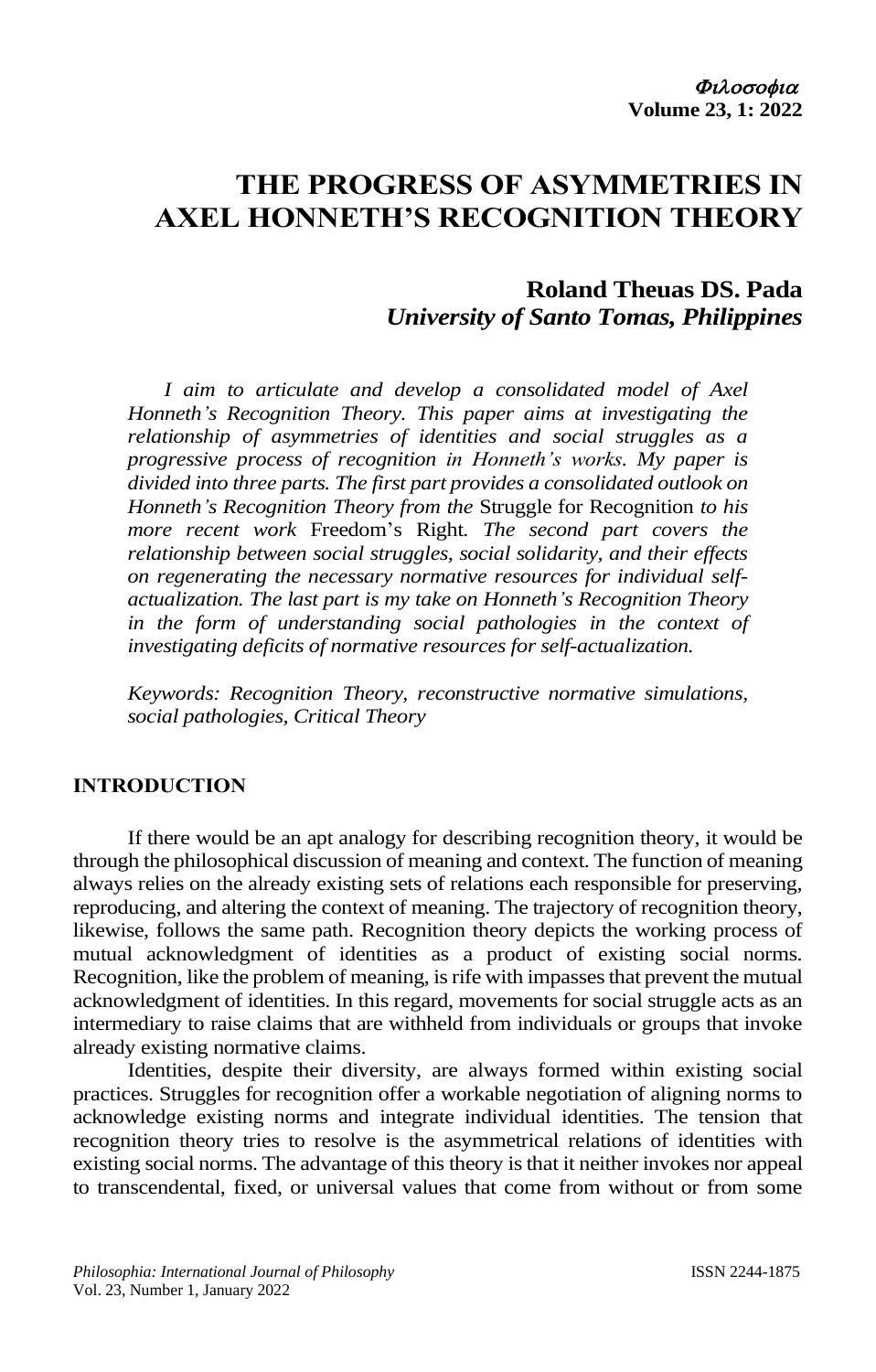imaginary form of social ordering reminiscent of Plato's *Noble Lie* (2003, 107). Honneth's recognition theory is an innovative appropriation of Hegel's *Philosophy of Right* coupled with the socialized philosophical anthropology of G.H. Mead and Emile Durkheim. Honneth's theoretical inspiration comes from Hegel's comprehensive account of socialized identity formation from the constant learning process offered by dialectical engagements. These social interactions are a mutual and reciprocal process that undergirds the reproduction of norms, as well as the creation of new norms to adapt to new identities in society. The beauty of Honneth's theoretical model of recognition is that it serves as a description of society based on the normative expectations of subjects and their struggle to affirm their unique identities. This model not only overcomes the difficulty of going through the problem of searching for an originary source of norms, but it also overcomes the problem of mediating transcendental and immanent sources of norms. With this in mind, Honneth's critical approach to social philosophy is derived from the characteristic of describing the normative expectations of individuals as both the immanent and transcendent source of resolving and mediating claims for recognition. Honneth's social philosophy is based on the following premises: (1) that identity is learned through constant social interactions, and it is not derived from without, but from the already existing (See Honneth 2014); (2) That individuals are needy subjects, requiring the affirmation of others(Honneth 1995, 148); (3) the teleological trajectory of Honneth's critical theory is social solidarity (Honneth 1995, 178). Societies may change whichever norms it practices for the sake of maintaining the reciprocal economy of recognition, but they are only doing this for the sake of maintaining social solidarity; (4) the last premise is that social struggles are based on normative claims that already exist and are in practice (Honneth 2014, 818).

# **HONNETH'S RECOGNITION THEORY**

What Honneth offers in his theoretical approach is a way of looking at the motivations of social struggles from their inherent claim and finding explanations for the normative resource that was withheld from them. In his reading of Hegel, Honneth notes that crime is committed in the context that a subject is aware that he or she is breaking away from normative conditions that would otherwise be considered as an established 'universal recognition of the injured party. Moreover, breaking away from the norm also implies that the subject is cognizant of the fact that he or she is no longer acknowledged by the legal norms as a person worthy of recognition (Honneth 1995, 53). For either a good reason or a bad reason, the criminal is engaged in an asymmetrical relationship with society as he or she tries to attempt to convince society of the validity of their self-actualization. Another example that could be raised in this case is Honneth's investigation of the LGBT community's claim for the legitimacy of same-sex marriage. Today's acceptance of homosexual marriage has been a product of a prolonged struggle for the recognition that lesbian or gay couples are just as capable of love or intimacy towards each other and their children. Thus, the norm and legal status for marriage are transformed through this struggle, Honneth (2014, 150) further notes: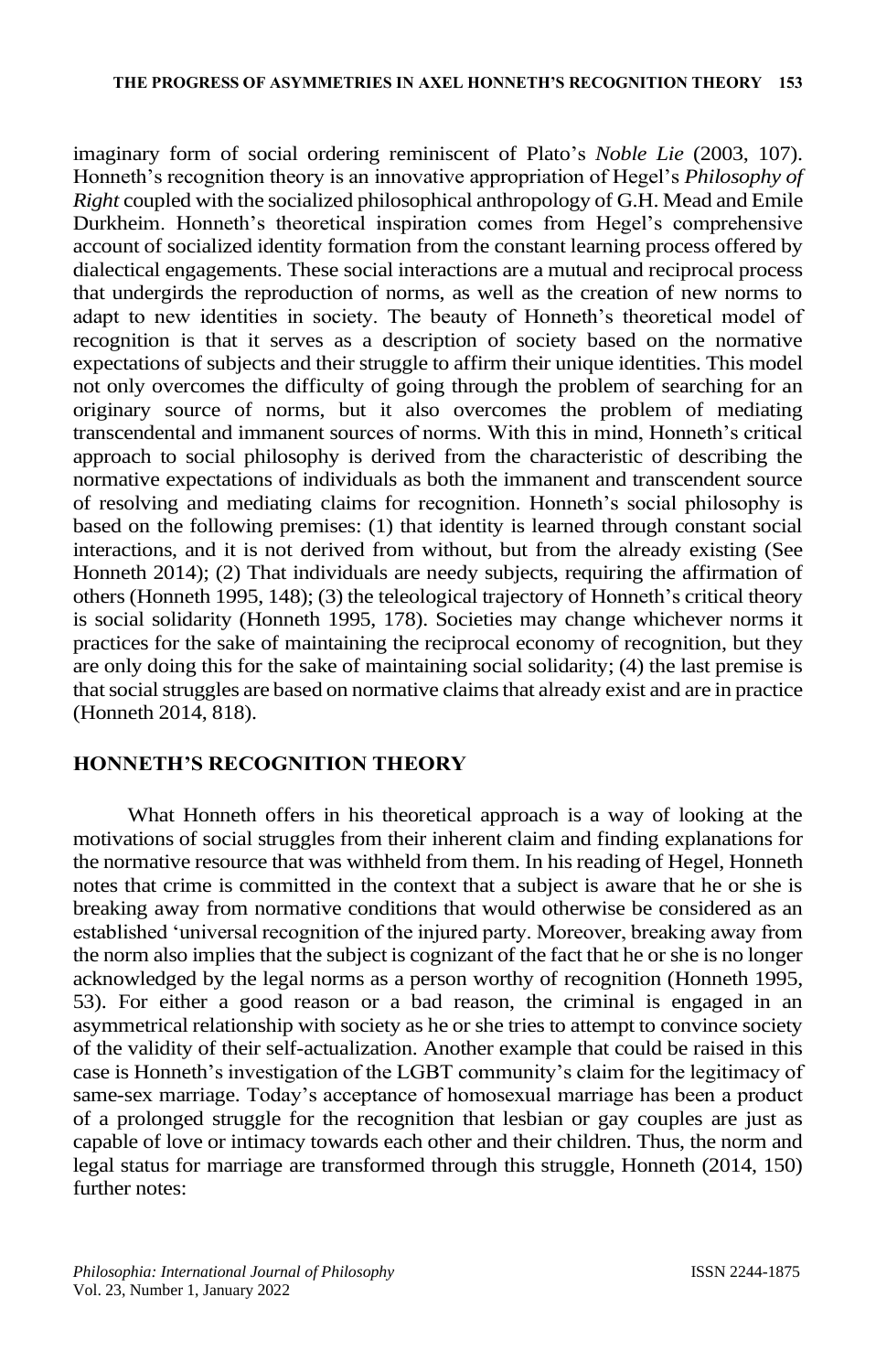The legal solution that has been implemented in order to remove this inequality by granting a weak legal status to 'non-married' life partners can only be regarded as temporary. In the long term, the source of the reasons used to justify excluding homosexual couples from the legal privileges of officially sanctioned marriage will dry up, leaving only the option of abolishing marriage completely or granting every kind of intimate life partnership the official right to marry. In the first case, the legal consequences of marriage would only take effect once the couple decided to form a family, leaving childless couples to arrange their future financial support in the form of private contracts. In the second case, all couples, regardless of their sexual orientation, would have the legal option of 'officially' registering their relationship and thus enjoying the corresponding legal rights and obligations.

By looking at this example, we can see that the transformation of normative practice is attainable via an appeal to existing normative practices. In other words, the initial asymmetrical relationship between the legal norm of marriage and the struggle for recognition by the LGBT community shows a progressive learning instance in the transformation of norms. Despite society's tendency to affirm a symmetrical universalized normativity, asymmetries in identities and normative claims help reinforce and adapt existing normative principles to new social circumstances. While it is easy to hastily generalize Honneth's social philosophy as an optimistic outlook on society or, as Christopher Zurn (2015, 193) puts it, "Pollyannaish," it must be noted that learning instance in any struggle for recognition is the only possible positive outcome in any social conflict. This issue was mentioned in Ricoeur's reading of Hegel and Honneth's choice of words in expressing recognition as a product of a "struggle," which Ricoeur thinks could be expressed in a "more peaceful experiences of recognition" (Ricoeur 2005, 186). While at this point, Honneth's language may not ring too optimistic nor "Pollyannaish," Honneth's insistence on the use of struggle or *Kampf* emphasizes the societal investment that is behind every normative principle advanced by recognition. In an interview with Gonçalo Marcelo, Honneth was asked if it was possible to have a society where recognition is possible without disrespect. Honneth (2013, 217) replies:

I would say no. But I have a much more positive conception of struggle. When I was reading Ricoeur, I was surprised that he seemed to take struggle as being something very close to war. The opposition he's working with is war and peace. This is not how I am thinking. You see, I take struggle as being an enormously productive force in our human lifeworld. And it takes thousands of forms. It starts with the young baby, who is struggling against his or her parents. It's what's happening in classrooms in different forms. It slowly changes the way we understand the principles of recognition, the way we understand ourselves, and it slowly helps to make our societies normatively better. So the first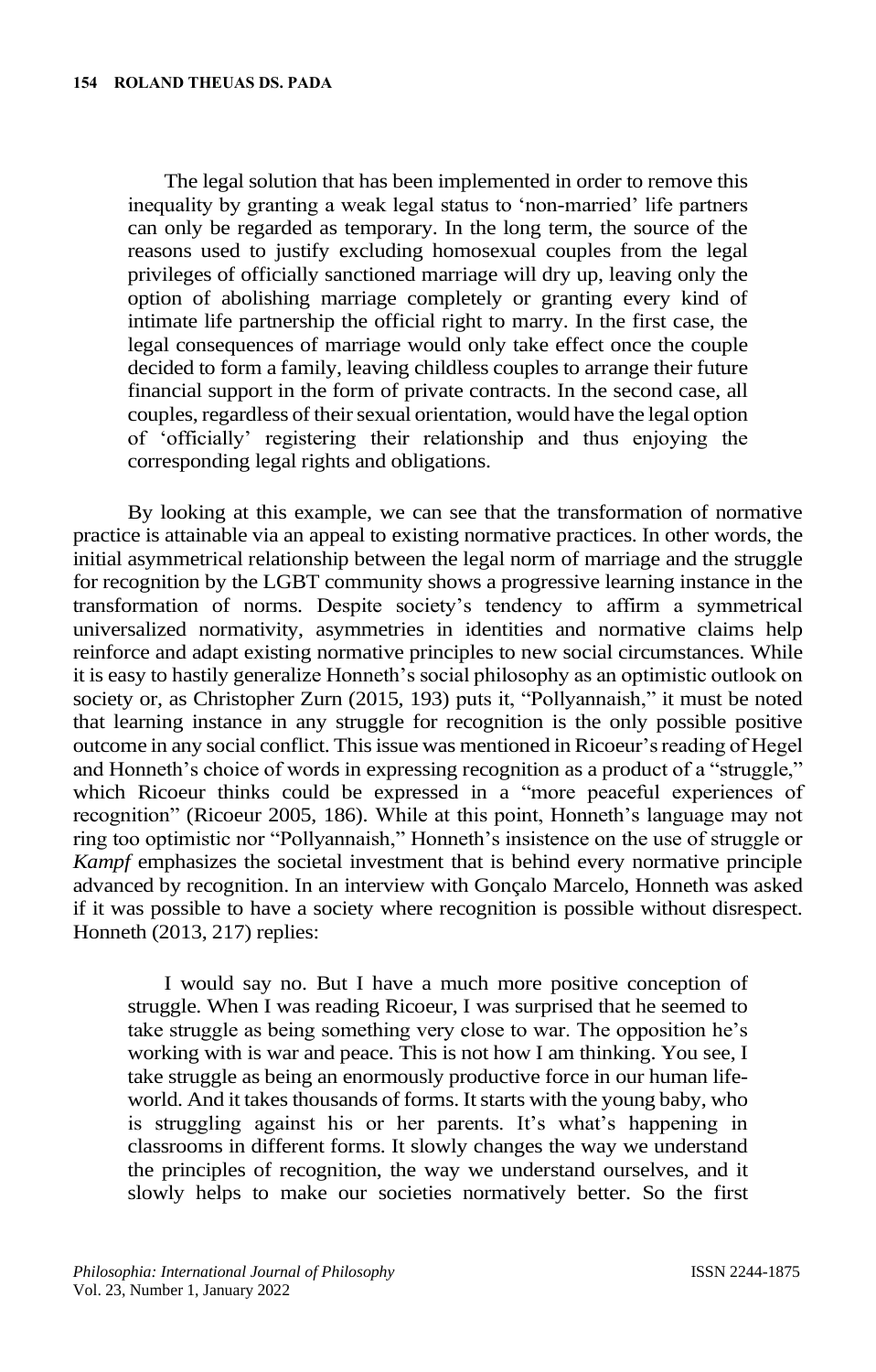difference is that I have a productive, positive understanding of struggle. I'm more interested in the small, everyday forms of struggle and not in the big struggles, which are, I think, what Ricoeur has in mind. The second aspect to which I am opposed is that what he describes as 'bad infinity' I would describe as productive infinity.

While the choice of the word "struggle" or "*Kampf*" might disturb Ricoeur's aesthetic sensibilities, it is notable that Honneth's Hegelian influence resonates with the productive possibilities of social struggles in constantly transforming encounters between heteronomous identities. It is through this heteronomy where society can enlarge its normative resources by opening variations in the possibilities where individuals can attain self-realization. Bolaños (2016, 112) further adds that Ricoeur's attempt to depoliticize recognition in the form of peaceful means is somewhat naïve and idealistic in terms of resolving actual social conflicts or normative disputes. Moreover, by focusing on the aesthetic sensibility of violence in the context of an allout life or death struggle, without understanding Hegel and Honneth's nuanced metaphors for consciousness can somewhat avert the attention of readers to Honneth's productive understanding of surpluses in normative resources.

Suffice it to say that Honneth's anticipation of the asymmetrical nature of recognition in social interactions intends to look at the tension between existing normative values as they are challenged from normative claims of new identities. While the conflict might seem exhausting, demanding, and never-ending, there is a benefit of looking at these instances as a possible avenue for progress. The tension experienced in this process of recognition could be likened to paradigm shifts in science espoused by Kuhn's *The Structure of Scientific Revolution*. For example, a shift in the perspective of viewing Uranus changed its status from a comet to a planet (1962, 116-117). Likewise, changes in the normative perspectives of both the individual, state, and society as a whole occur when different perspectives are introduced. Much as Herschel's observations were scoffed at by his peers or people like Ignaz Semmelweis was laughed at and ridiculed for his hygiene prescriptions in the medical profession (Wyklicky, et al., 1983, 368), their normative claims in the field of science had to undergo the process of convincing and demonstrating that the existing scientific normative claim requires modification. The process of changing or modifying societal norms also requires effort, or as Honneth aptly puts it, struggle. What is interesting in the development of Honneth's recent works is the historical reconstructions that he offers that are products of social struggles for recognizing norms that run contrary to existing societal norms. From the changes in the structure of friendship as a modern development that is no longer limited to class or even sexual orientation (Honneth 2014, 138 -141) to the transformation of wage labor to socialized labor (Honneth 2014, 238-240), shows that societal norms evolve to accommodate new identities and preserve existing ones by appealing to shared values and visions of self-actualization. In hindsight, one can say that yesterday's radicalism is today's conservative and that today's radicalism is tomorrow's conservative. These progressive movements show that the possibilities for social transformation will last as long as humans live to interact and fulfill their never-ending neediness for societal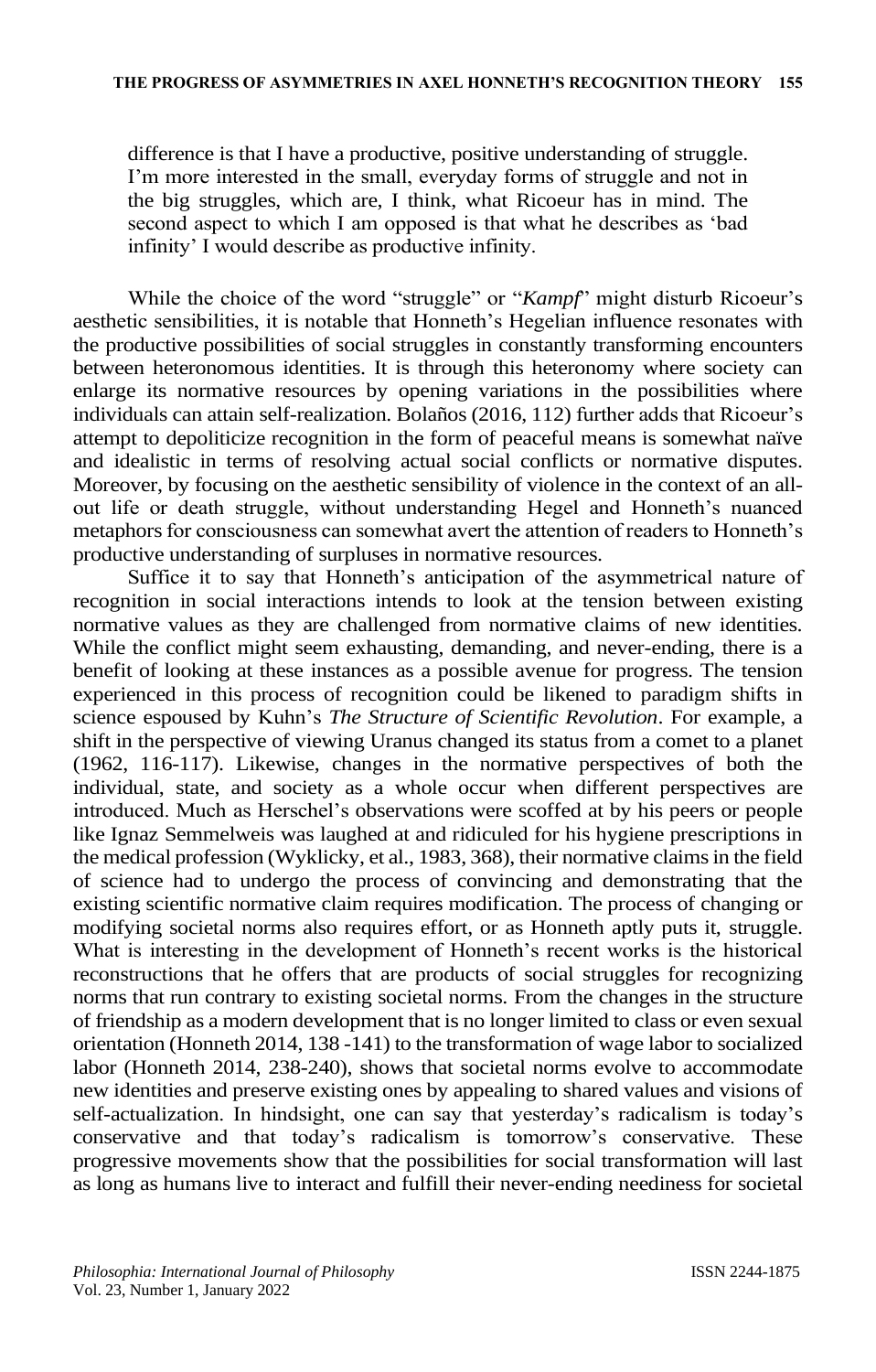validation or recognition. While socialist movements might look revolutionary and ground-breaking in their time several decades ago, today, forms of conservatism are often frowned upon and viewed as anti-progressive. Thomas Sowell, an African American economist, and social philosopher, for example, laments the state of leftist ideology and the social justice movement:

What "social justice" seeks to do is eliminate undeserved disadvantages for selected groups… this is often done in disregard of the costs of this to other individuals or groups – or even the requirements of society as a whole. (Sowell 1999, 9)

What seemed to be a proclamation that would have been popular in the time where the norms of conservatism were popular, today's political climate in the United States would find Sowell's social criticism as distasteful. Sowell's critical views on social justice do emphasize the dialectical engagement that is occurring in the United States as another instance in history where the cycle between radicalism and conservatism produces societal norms. As much as Sowell's satire of leftist ideology in *Grasshopper and Ant* shows the need to revive old economic values instead of social justice's indulgence in gratifying ideological persuasions at the cost of economic distress (See Sowell 2011). In the same manner, like Jonathan Swift's *A Modest Proposal*'s suggestion to sell Irish children for food and economic upliftment of the Irish (2008, 5-12), satirical critiques show the asymmetrical relationship in the changes of normative expectations and their desire to re-align norms to asymmetrical societal expectation.

Honneth (1995, 129) stipulates that the need for symmetrical social solidarity remains as a societal goal in as much as societal values may conflict or differ in the horizon of interpretation. In my reading of Honneth, it seems that this desire for symmetry is furthered or even elevated by the freedom that surrounds the heteronomous nature of identity. Shared societal values are only shared insofar as it enables a variety of identities to achieve self-realization with their varying needs for esteem. Notably, while asymmetry seems inimical in the possibility of social solidarity, it is the very nature of asymmetry that makes symmetry possible through shared desires for social integration and acceptance. This further fortifies the idea that any value that we want to insert or integrate into societal norms should be able to convince, be it through discourse, violence, or even active dissent, the already existing sphere of social normativity.

## **CONSOLIDATING HONNETH'S RECOGNITION THEORY**

The structure of Honneth's work revolves around the formation of identities through the socialization process involved in both institutional and individual relations. To begin with, the initial sphere of love works as an initial sphere of receptivity wherein subjects interact openly to learn and recognize new identities (Honneth 1995, 100). In this sphere, subjects suspend existing barriers such as demands for legal and economic norms (Honneth 2014, 135 -136). This sphere figures itself in early familial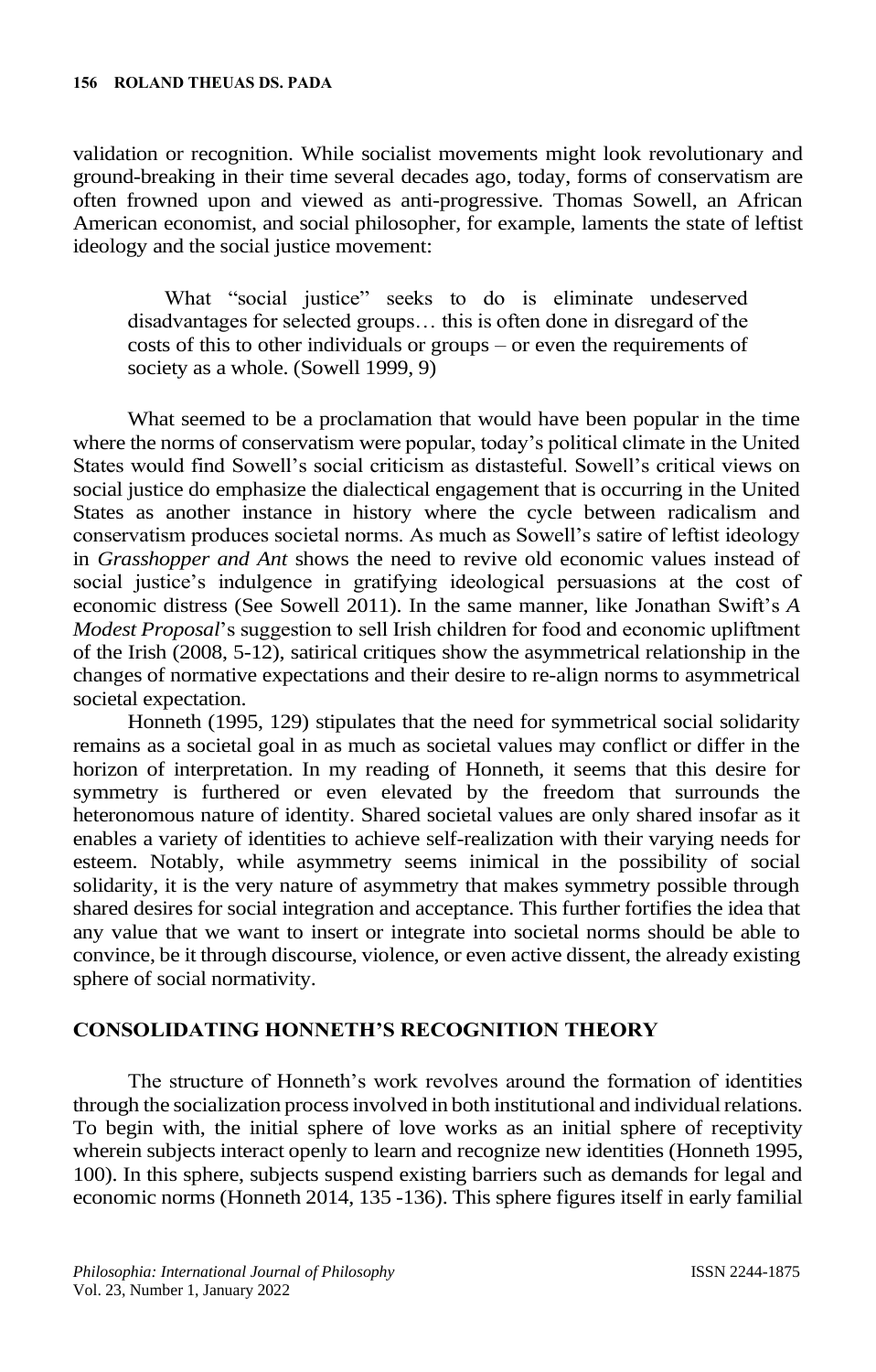relations encounters with new friends or simply a receptivity to strangers or new identities. The learning process begins as subjects open to differences to integrate both parties to asymmetrical differences.<sup>1</sup> The situations wherein this sphere occurs are pervasive and transcend most restrictive barriers for encounters such as economic, psychological, sexual, and even racial factors are suspended due to the willingness of both parties to learn from each other's identities. In *The Struggle for Recognition*, Honneth refers to G.H. Mead's familial role of the sphere of love for integrating infants through their constant interactions with their caregivers (parents, kin, guardians, etc.) (Honneth 1995, 103). Infants are given a high degree of tolerance due to their lack of understanding of social norms; thus, caregivers, to a certain degree, suspend their normative expectations from infants to the degree that they allow infants to adopt and integrate to the normative expectations of their caregivers. In more recent work, Honneth provides an expansive understanding of the sphere of love in the context of friendship. Honneth, for example, refers to the role and progression of social clubs in Europe as an area of learning beyond the scope of infant integration and familial care (Honneth 2014, 136). Social clubs or pubs, for Honneth, gradually eliminated the restrictive structure of social classification by allowing individuals to mingle openly in an environment where receptivity takes place, and new norms are mutually learned through the relations of friendship. Moreover, the gradual erasure of class restrictive practices of social interactions also allowed men and women (or, if you prefer, men and men and women and women) to engage freely in intimate relations without the pressure of arranged marriages (Honneth 2014, 138). Tolerance in this sphere is met with the expectation of reproducing and negotiating norms within partners interaction; while there are some liberties as far as tolerance is concerned of difference or otherness is concerned, they are nonetheless looking at the goal of mutually recognizing each other despite their differences.

Asymmetries in identities provide a greater learning process for individuals in social interactions; not only do these relations provide an affirmation of one's identity, but they also provide alternative means of attaining self-realization. Social pathologies, or disintegrative forms of relations, are seen in this sphere in the form of disrespect through either abuse or physical violation (for example, torture or rape) (Honneth 1995, 106; 129). This breaks the possibility of receptivity in so far as the integrative role of subjects is immediately exploited to take advantage of individuals seeking integration (for example, rape in the case of intimate relations, torture in the case of societal or communal relations, and abuse in the case of familial relations).

In the second sphere, the sphere of rights, Honneth (1995, 108) invokes the recognition of subjects that are integrated within society to invoke expectations of recognition through either law or custom that would allow individuals to self-actualize, producing what he would refer to as a view of the 'generalized other.' The sphere of love prepares individuals to recognize others insofar as they have been given the normative resource to form their identities and recognize other identities (either through familial relations, friends, or intimate relations). The sphere of rights, thus, invokes a mutual acknowledgment of subjects in their normative expectations of respect insofar as they can be an instrument of reproducing and enacting societal norms that integrates them into society (Honneth 1995, 109). The expected pathological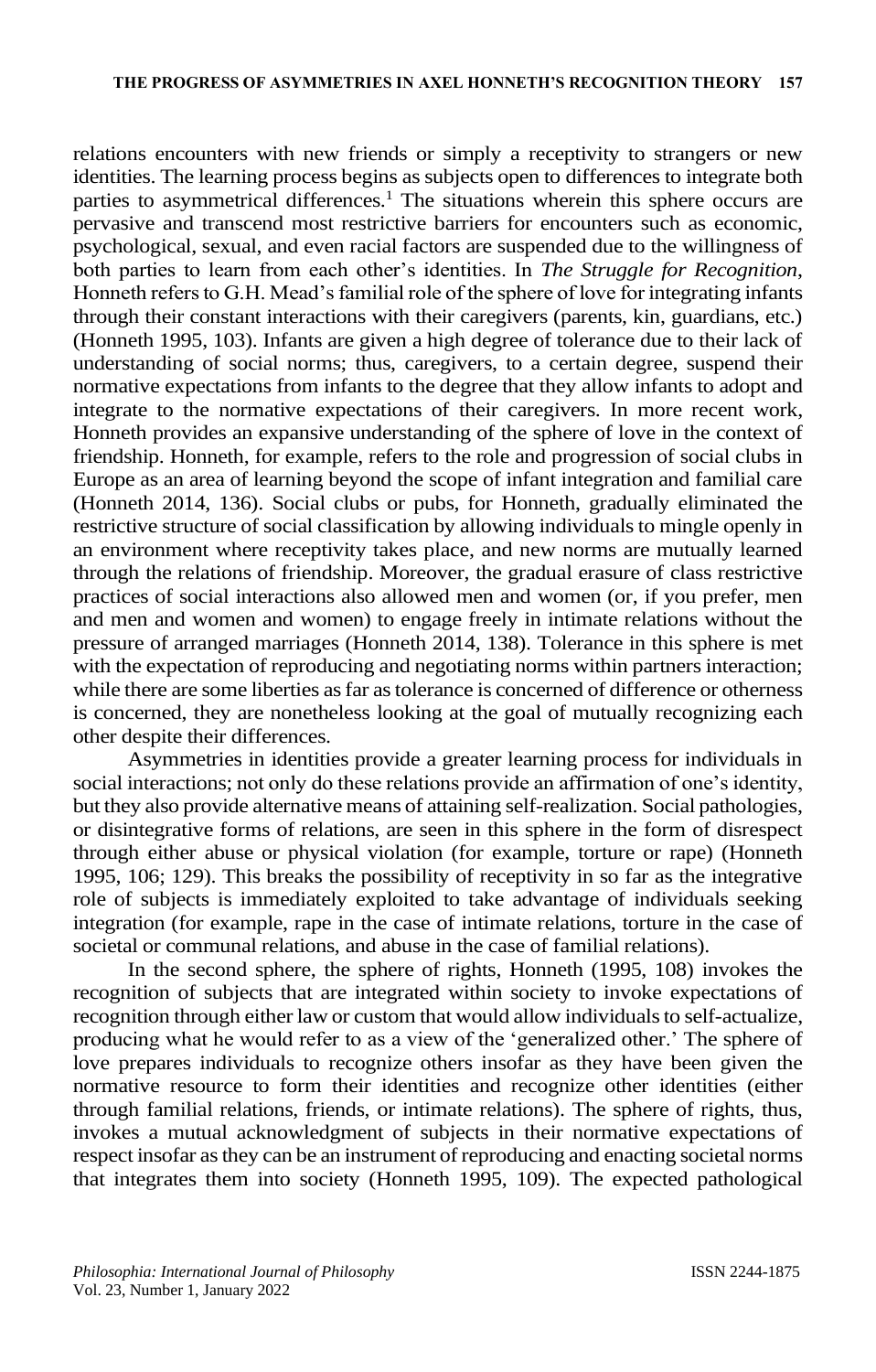outcomes coming from disintegrative practices in this sphere involve the denial of already existing rights or exclusion from a normative expectation that is already in place in social relations (Honneth 1995, 120-121). For example, denying one's right to dispose or utilize private property freely is a disintegrative social pathology; exclusions from common rights enjoyed by other members of society by racial or sexual discrimination, and unreasonable class privileges (for example, greater access to legal rights due to economic privileges).

The sphere of rights serves two functions in Honneth's social philosophy; it can be a resource to protect individuals from becoming objectified or denied proper recognition; moreover, it can also provide individuals with the necessary resources to seek self-actualization of identities. In the third sphere, the sphere of esteem, individuals gain recognition through their contribution to the pool of normative resources enjoyed in society (Honneth 1995, 122). By providing products and services that are reciprocally enjoyed by other members of society, individuals reciprocally gain affirmation through the recognition of their accomplishments. For example, a person working in a toilet factory, not only enjoys wages as compensation for his or her work but also contributes back to society by providing society with the toilets that they need for consumption. Moreover, the contribution of the subject to society replenishes the pool of normative resources if we consider taxation. Not only will those taxes serve the interest of the contributor, but they will also serve the interest of others who draw from the utilities and services offered by the government to its citizens. In Honneth's recognition theory, the sphere of esteem serves as a pinnacle of affirming identities and their inherent diversities. Different needs are fulfilled through different capacities of individuals to create varying products for society. Despite asymmetries of identities, individuals should find ways of convincing or negotiating their importance towards society through the products that they produce. It is in this sphere that we begin to understand that social relations are inherently reciprocal to the extent that altruism itself becomes a luxury. Moreover, the necessity of insisting on a reciprocal relation means that normative resources are not simply protected; they are essentially replenished. The experience of disrespect in this sphere is best exemplified by the monopoly and endangerment of the possibilities for self-realization and selfactualization; for example, the threat of replacing one's career or source of sustenance with either new technologies or cheaper outsourced labor. More so, it could also be felt in the experience of losing one's validation from society due to monopolies of possibilities (For example, not being selected for a job because you did not graduate from a specific school; not selected for government service because you don't know anyone within the government, etc.). This dynamic of disrespect means that on both sides, people that demand the right to be recognized, and people who are within the system of recognition requires reciprocal and mutual receptivity to their asymmetric needs (Honneth 1995, 127). For example, a migrant refuge might have the normative right to seek asylum in neighboring countries but may also need to make it a point to contribute back to their hosts. On the other hand, people from host countries might demand the right to preserve their way of life and culture but must also open up to the possibility that other forms of culture and mode of living may eventually benefit their existing enjoyment of normative resources.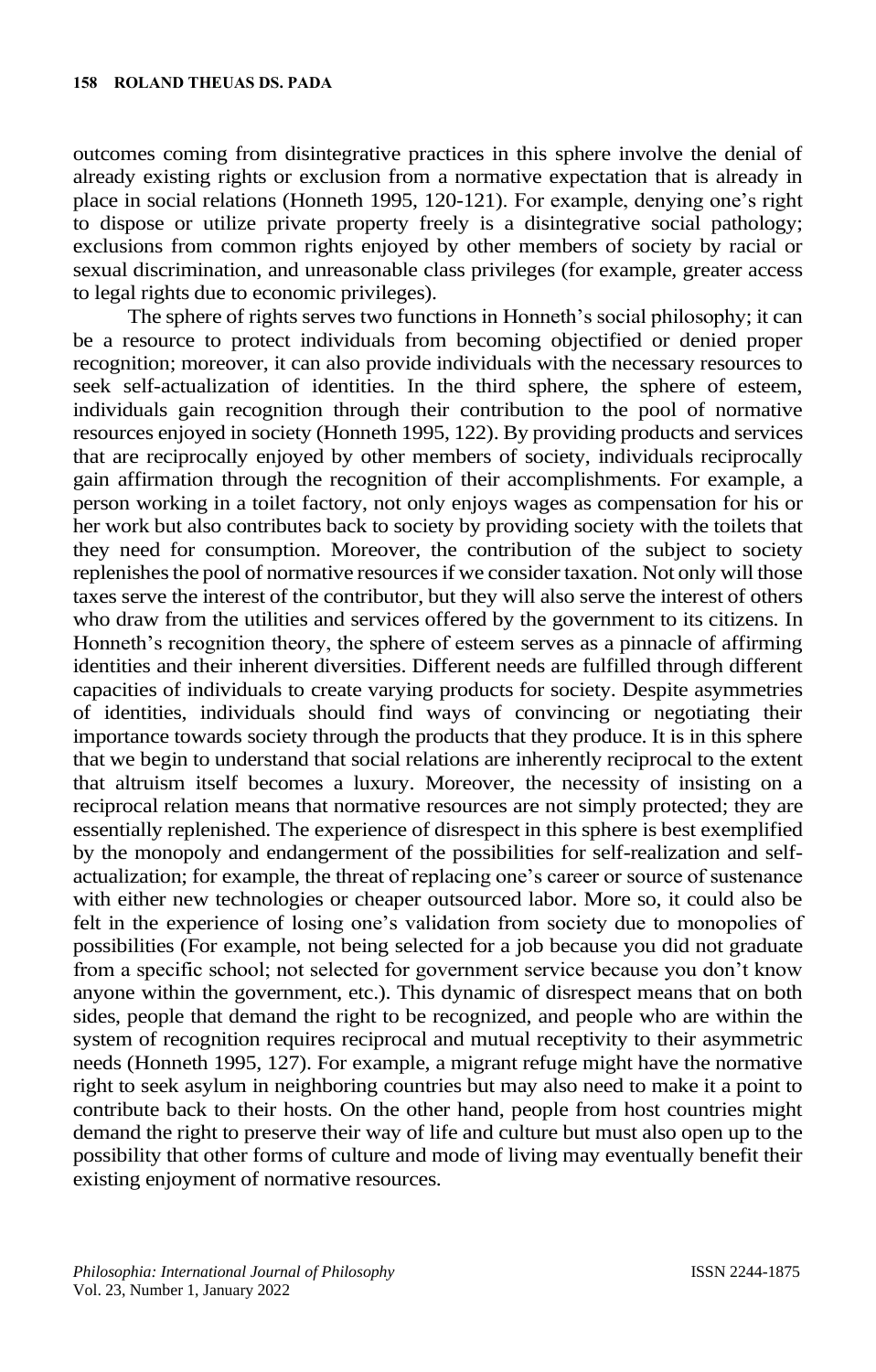Following this need to re-adjust, re-align, and re-integrate, Honneth found it necessary to add another layer that would facilitate a feedback loop in the three spheres of recognition. The main problem that one would encounter in reading Honneth's work is the assumption that the sphere of love, rights, and esteem is linearly situated and fixed. This problem creates a misreading of Honneth's intention of enlarging the horizon of social struggles as an area of learning new ways of establishing social solidarity. Honneth's appropriation of Hegel's idea of the *Sittlichkeit* or the "ethical life" relies on the constant broadening of normative resources from within the experience of social struggles. Honneth's much-needed addendum happens in his lecture on *Reification* (2008), where he points out the necessity of *antecedent recognition* as an avenue to re-learn and re-evaluate existing norms (Honneth 2008, 59). Antecedent recognition is the reflective stance in which individuals look back at their previous relations and engagements to ponder whether one has in any way stepped on the precipice of disrespect (See Zurn 2015, 46). The role of this sphere is to continuously evaluate existing norms within the three spheres of recognition so that individuals can autonomously tweak their normative values and expectations.



Fig.1 *Initial Spheres of Recognition*



Fig.2 *Antecedent Recognition*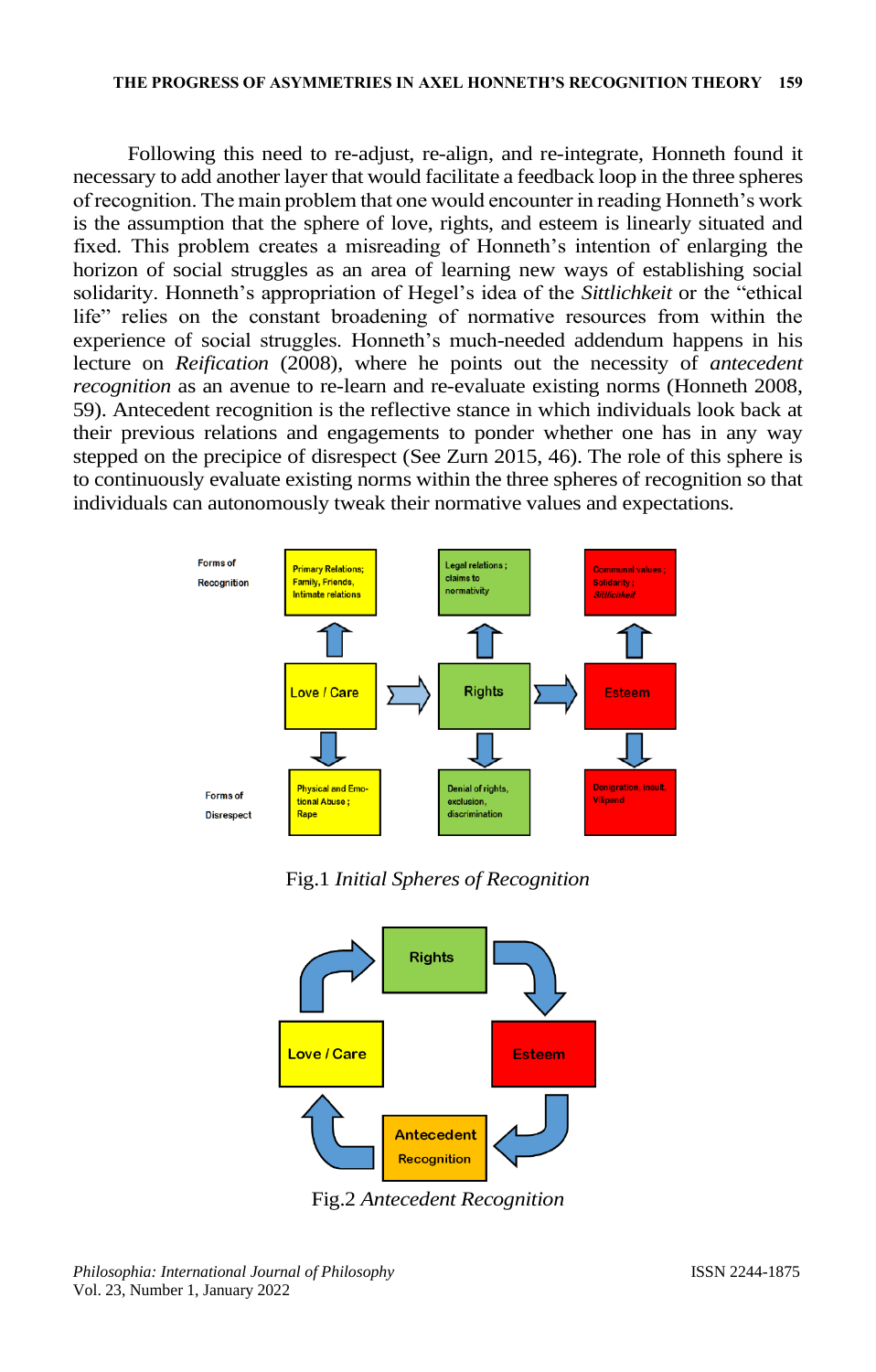The context of these initial three spheres of recognition takes place within the spheres of social interaction in personal relations, market economy, and democracy or political society. Appropriately, the sphere of love belongs to the sphere of personal relations, the sphere of rights, belong to the sphere of democracy or political society, and the sphere of esteem resides in the same area as the market economy. This further clarifies that the role that individuals play in society is not limited to just one context of the spheres of recognition. Moreover, the function of antecedent recognition means that there is always a sense of a feedback loop in these areas of interaction due to the inter-related nature of the spheres of social interaction.



Fig.3<sup>2</sup> *Convergence of the Spheres of Recognition and Spheres of Social Interaction*

In Fig.3, the convergence of the spheres of recognition and the sphere of social interaction contextualizes the normative roles that an individual plays within society as he or she participates in the generation of normative resources that gives recognition to identities. In *Freedom's Right*, Honneth outlines the relationships that individuals have with each sphere of social interactions. While the connections between the spheres of recognition and the sphere of social interactions are somewhat obvious, merging these spheres provides a panoramic outlook of recognition and the role that they play in social interactions. In the sphere of care/love, the relations exhibited are contextualized under the sphere of private or personal relations. In as much as instances of care/love guides relationships through mutually desired demarcations (Honneth 1995, 107), interactions that revolve around them take a private form of normativity, free from any form of calculations other than their immediate subjective sympathy and sentiment (Honneth 2014, 136). While the immediate family serves as the training ground for the child's externalization of a generalized other (Honneth 2014, 158), friendship also plays an important role in broadening the understanding of a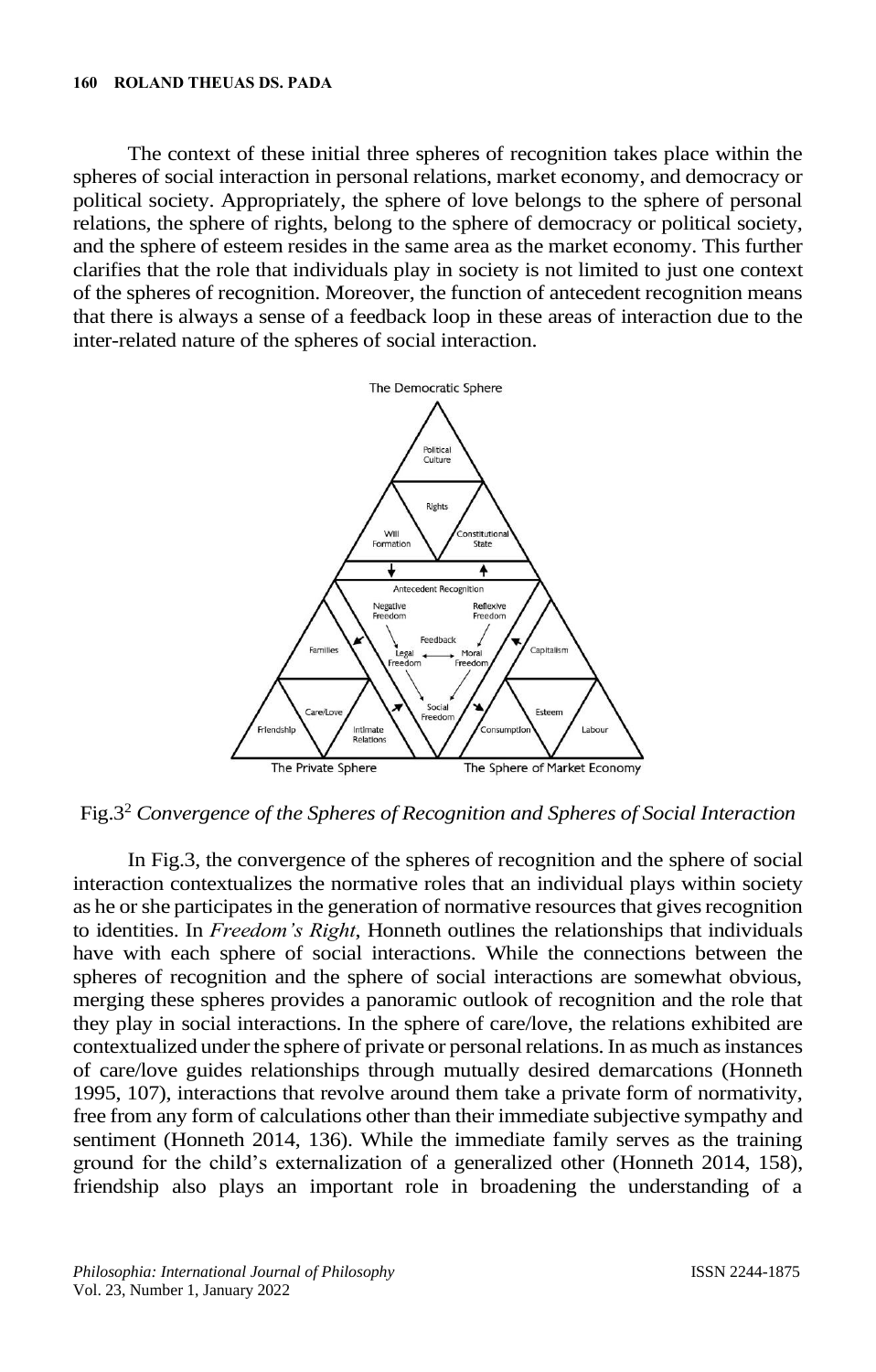generalized other (Honneth 2014, 137). Ultimately, the cycle in the private sphere of personal relations recurs in intimate relations as the individual meets another individual where they decide to create a family unit of their own (Honneth 2014, 143). In the case of esteem or solidarity, the experience of recognition in terms of honor or worth is generally felt in the process of acquiring affirmation from society (Honneth 1995, 124 - 25). Translating this into actual social interactions means that the individual in this sphere of recognition participates as a laborer, consumer, and capitalist in the market economy (Honneth 2014, 177). Thus, a laborer earns their esteem by having his or her work valued by society in the material form of compensation, which in turn allows the subject to consume products and services that would manifest their value in terms of attaining their forms of self-realization. A student, for example, that works in a job to pay for his university tuition fees will find validation in the fact that his work can pay for his tuition. A third role that individuals also play aside from labor and consumption is their possible role as capitalists or investors, who, in their shared goals and aspirations, can pool their resources to attain such goals and aspirations. Participants in the sphere of the market economy contribute to the goal of attaining the material resources necessary for each role; laborers create products and services for consumption, while capitalists undergird the necessary material and social infrastructure that allows the laborers and consumers to satisfy their projects of self-actualization. The recognition of rights, in the sphere of democracy, creates the necessary participative role of individuals in influencing the state in their legal rights (Honneth 2014, 253 -255), either through their constant fostering and formation of a political will, the reproduction of the constitution as its normative expectation, and contributing his or her own identity in the political culture.

# **SOCIAL STRUGGLES AND THE REPLENISHMENT OF NORMATIVE RESOURCES: THE CONTEXT OF RECOGNITION**

The context of recognition takes place in societies that enable and reproduce social freedom. To be specific, Honneth explicitly refers to democratic societies in *Freedom's Right*. However, a wider scope of interpretation could open this context to societies that have to a certain degree, access to moral and legal freedom. Legal and moral freedom plays an important role in establishing autonomy in society. Legal freedom refers to the freedom of subjects to dispose of their resources as they please (Honneth 2014, 74) if they are within the validity of established normative practices. The purpose of this is to allow individuals to become selective with their intended possibilities for self-realization and self-actualization. For example, the legal capacity to dispense one's estate either as a domicile for personal use, leasing, or for purposes of business allows subjects to exercise a sense of autonomy that prevents them from merely confirming to dominant forms of self-actualization. This freedom extends further to options that are beyond the scope of property, such as the choice to seek different types of professions or practice certain types of faith. Moral freedom, on the other hand, is the capacity for subjects to self-legislate their internal sense of morality to guide both practices and expectations of individuals (Honneth 2014, 99). Having an autonomous sense of moral code means that subjects are not objectified into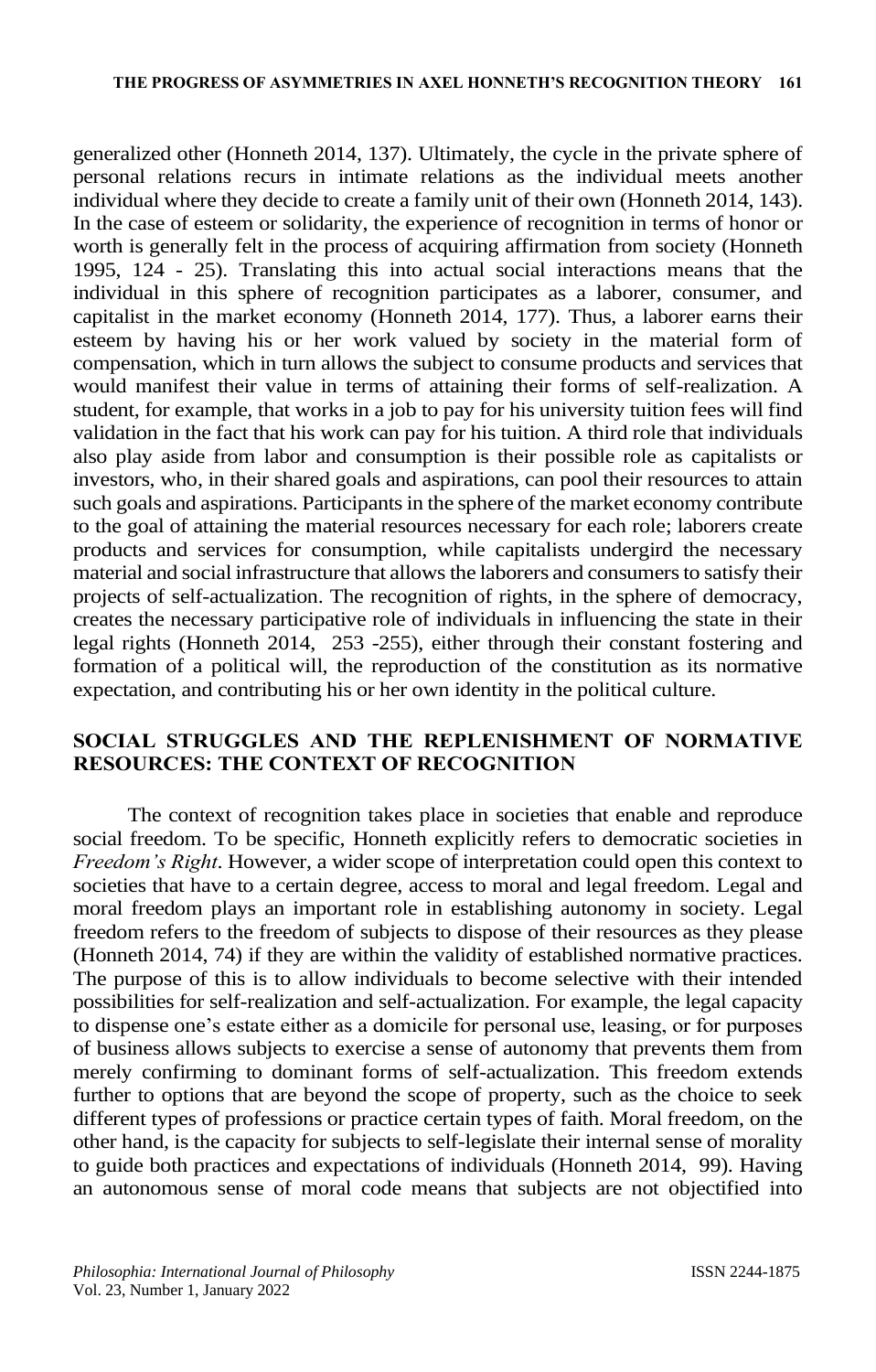following existing established principles. In this sense, should subjects accept the moral principles of existing normative practices, they affirm them not because it is the only moral code in society, but rather because they freely accept prevailing moral principles.

Both legal and moral freedom implies a social infrastructure to guarantee their continuing existence and possibility. For Honneth (2014 p. 131), both legal and moral freedom are manifestations of social freedom. Social freedom is found within the context of the spheres of social interaction, namely personal relations, the market economy, and democratic or political society. These three spheres of social interaction guarantee social freedom by providing possibilities of self-actualization and realization, material sustenance, and socio-political participation. These spheres of social interaction are also co-dependent on each other, in as much as they are ought to mutually sustain each other with the resources that they provide. Each sphere also relies on the three roles that individuals play within this specific sphere of interaction. For example, a laborer is not merely providing labor for the market economy; he or she also takes the role of the consumer or investor.

In the sphere of personal relations, individuals form bonds through friendships, family, and intimate relations. These relations open learning possibilities of selfrealization and self-actualization through reciprocating receptivity to partners of social interaction. For example, one can learn varying career options through one's family, friends, and intimate relations, or one can learn possible avenues for understanding happiness or caring for oneself through these roles as a friend, family member, or as an intimate partner. In the sphere of market economy, one actualizes a possibility of self-realization in the function of the consumer, laborer, and investor/capitalist. The role that one takes is not merely limited to the function of providing labor; one also reciprocates through other laborers by consuming their products. To finance this, one goes as far as becoming an investor or capitalist to allow greater consolidation of resources to gain profit (this, of course, does not simply imply the function of large investors, it can also be realized in cooperatives, financial investments through stocks and bonds, and real estate). In the sphere of democracy or political society, the transformation and sustenance of norms are established through the roles that are played out by participants of this interaction. Individuals in this sphere of interaction play the role of shaping their own will through social interactions, participation in political discourse, which in turn leads to the sustenance and the support of a constitutional state. For Honneth, the participation of individuals in this sphere is necessary insofar as these roles allow individuals to legitimize their identities and convince society to recognize their concept of self-realization and self-actualization. These roles are co-dependent on each other, not only in the case of an individual but also for society. The moment that deficits in the capacity of these spheres to provide normative resources for each other (for example, the market economy cannot provide the proper material resources for familial relationships to function), the compensatory action of the other spheres of interaction creates pathological relations from the compensating sphere. One can then look at the convergence of the spheres of recognition and social interaction either as a reverse diagnosis (concerning deficits in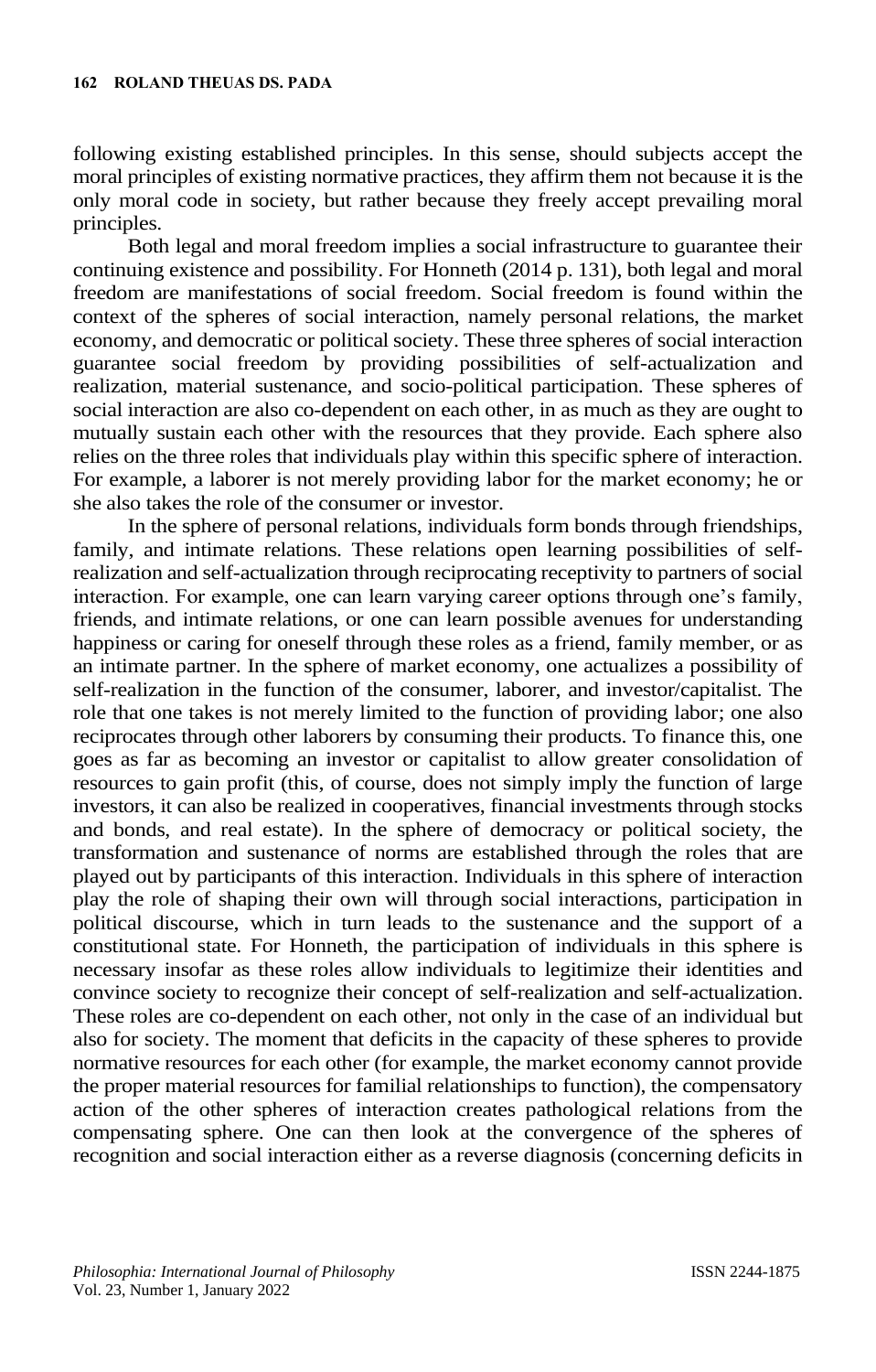#### **THE PROGRESS OF ASYMMETRIES IN AXEL HONNETH'S RECOGNITION THEORY 163**

the normative resources) or as a projective diagnosis (with possible surpluses that can be generated by a sphere of social interaction).

# **SOCIAL PATHOLOGIES AND DEFICITS WITH NORMATIVE RESOURCES**

In the context of Honneth's recognition theory, social pathologies are seen in the increasing level of social atomization between individuals in the spheres of social interaction. By locating certain deficiencies in the spheres of social interaction, one can understand social pathologies as a consequence of compensating for lacking normative resources. For example, the common conception of a market economy as a sphere of interaction as an amoral sphere is only realized if the political or democratic sphere does not make the necessary measures to protect the interests of its three roles and participants. As Honneth (2014, 187) notes in Durkheim's work, the case of anomie is attributed to the instrumentalization of the participants solely for the interest of one party. For example, if investors/capitalists are given free rein on their desire for profitability, the laborers and consumers may suffer. Moreover, both laborers and consumers can also exploit these demands should the democratic/political institution fail to maintain reciprocal relationships within the sphere. Laborers can demand too much without giving back something in return and erode profitability from investors while at the same time demand increasing prices from the consumers. On the other hand, consumers can inflate their demand for goods and pay for such goods for less, which in turn will also alienate the laborer and the investors.

From the perspective of either of the spheres of social interaction, certain forms of a deficit in one of the spheres would mean that the other spheres must compensate just to hold on to certain spheres that are still functional. For example, deficits in the sphere of democracy and market economy usually turn the sphere of personal relations as a prime motivation for justifying all sorts of crime in the name of survival. In this case, the lack of support from the government and the lack of possibilities to which individuals can self-actualize leads to criminal activity that is mostly justified by familial needs or needs from intimate relations.

# **AN OUTLOOK TOWARDS SOCIAL SOLIDARITY**

Honneth's critical theory offers a robust and sustainable analysis of understanding social asymmetries as a possibility for enriching normative practices and expectations. What Honneth demonstrates is that diversity, if it provides a reciprocal value to society, can give rise to an autonomous and cohesive society. Moreover, we can also see that identities are not ought to be seen as purely differentiated from existing norms but rather are products of selectivity of existing norms. This is to say that despite the current trend of valorizing identities and infinite responsibilities to subjects demanding recognition, identities cannot have the quality of having an absolute difference enough to challenge existing norms or prevent demands for reciprocity. In other words, others are not "absolutely" other to me, to you, or anyone, to the extent that their normative claims are always rooted in already existing norms.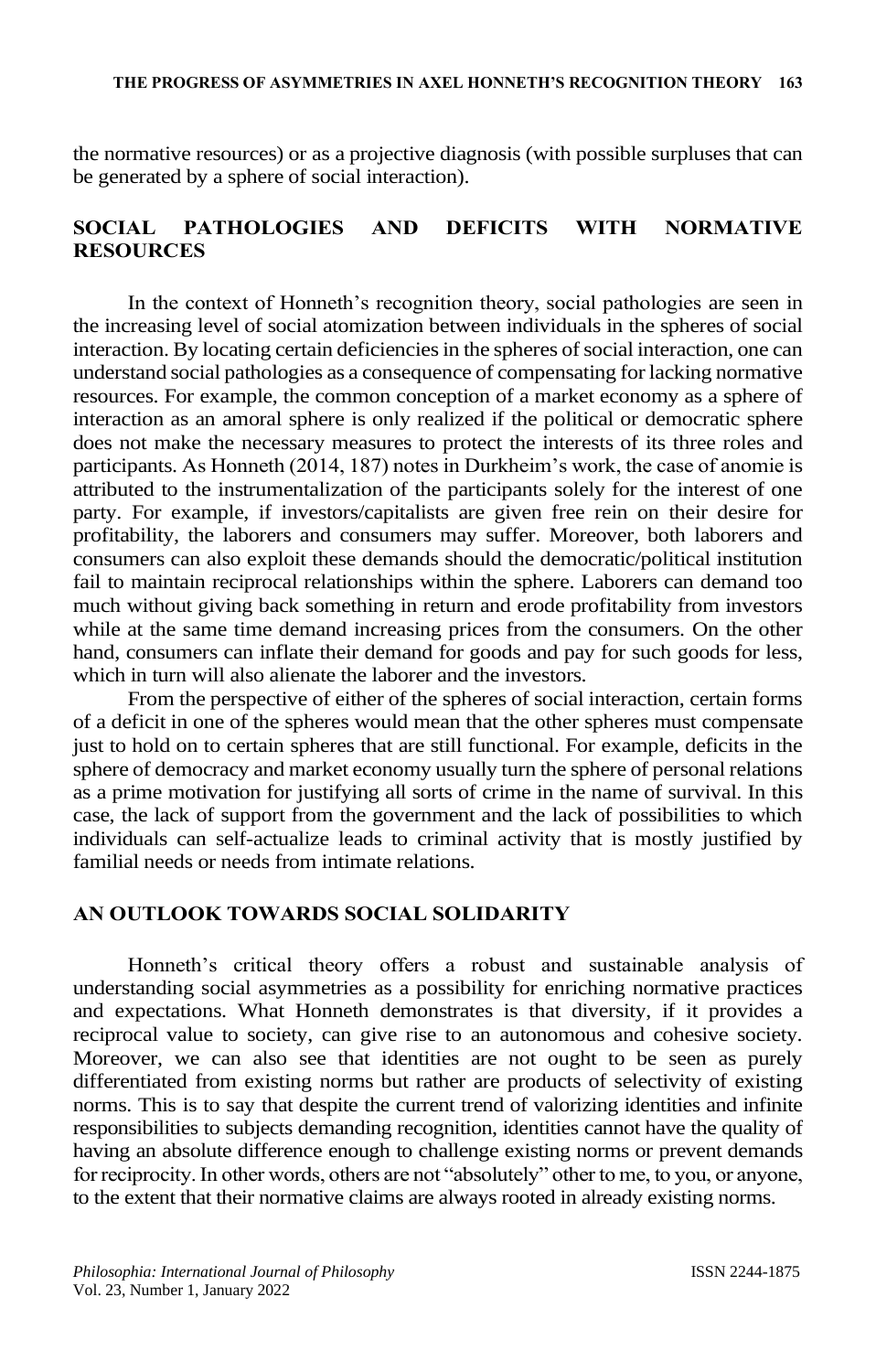Even in the light of their asymmetric needs for recognition, the socialized nature of their identity formation means that no identity is alien to any socialized subject. This means that subjectivities, despite their asymmetrical needs, will find ways of integrating themselves into the spheres of social interaction, not only in the manner of conforming to the norms, but rather, in the manner where they can participate in the formation and reproduction of norms. Social movements that struggle for recognition means that parties involved in such a struggle (be it in the perspective of the claimant or the recognizer) will have to engage each other's conflicting motives for selfrealization and self-actualization while finding common grounds to cooperate and reciprocate through each other's needs. That is why in the context of recognition, Honneth will insist (much to the dismay of Paul Ricoeur) that reciprocity goes hand in hand with freedom and autonomy.

The practical aspect of Honneth's recognition theory lies precisely in the way he derives his content of critique from already existing normative practices. This means that the force of critique does not come from the outside, nor does it invoke transcendental or imaginary sources of norms, ethics, or morality. To add to this feature, Honneth's theoretical method of explaining political philosophy through social philosophy eliminates the need for "noble lies" that obscure the intentions and goals of political philosophy for a grand order of society. Thus, discourses regarding the role of rationality in social philosophy not only find their historical basis in the experience of subjects struggling for recognition, but they also find material content in the complex development of subjectivity from the process of socialization. This sets Honneth's theoretical perspective above and beyond his mentor and predecessor, Jürgen Habermas since the force of reason is not merely explained in the normativity of linguistic practices; it is also made more meaningful in the context of everyday practices of social interactions.

### **NOTES**

1. In *The Struggle for Recognition*, Honneth demonstrates this through the initial separation of the mother and the child as the mother begins to gradually introduce to the child her own 'needs' (Honneth 1995, 100). Not only does this phase introduce the child to the idea of differences in identities, it also creates the necessity for understanding the need of the mother to become a reciprocal partner in the process of recognition. This will later become instrumental in a person's understanding of social relations as a reciprocal process where he or she will encounter other subjects either as friends, family members, or intimate relations.

2. See Pada 2017, 164.

## **REFERENCES**

Bolaños, Paolo. 2016. Between struggle and peaceful dialogue: An overture to Honneth and Ricoeur on recognition. *Budhi: A Journal of Ideas and Culture*. Vol.20, No.2: 85-117.